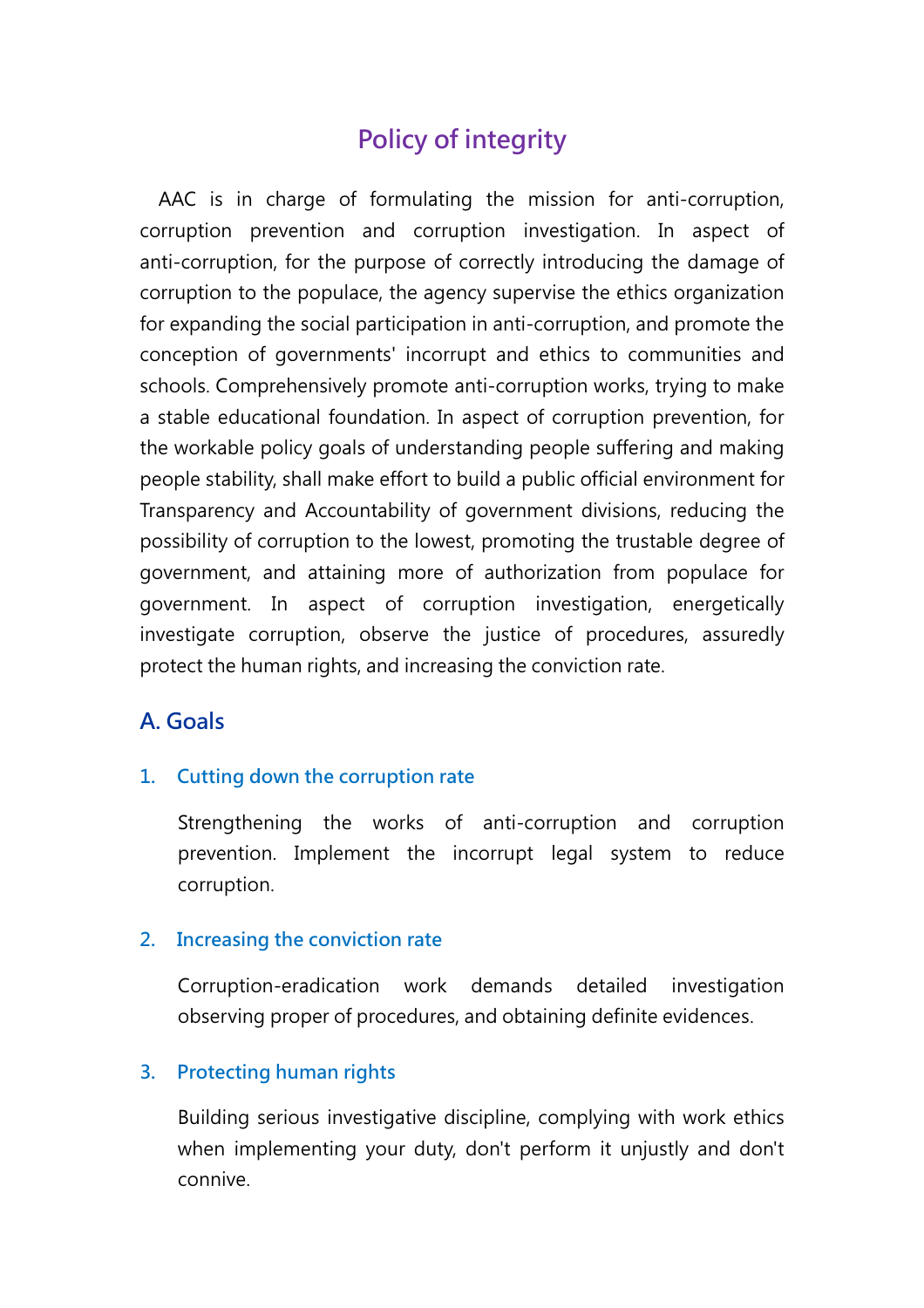# B. Strategies

### 1. Anti-corruption:

Multiple marketing, building consensus, resource integration, international convergence.

# 2. Corruption prevention

Raising standards, risk identification, strengthening warning, energetically guiding rectification.

# 3. Corruption investigation

Taking advantage, promoting quality, strengthening investigation and confirmation, precise strikes.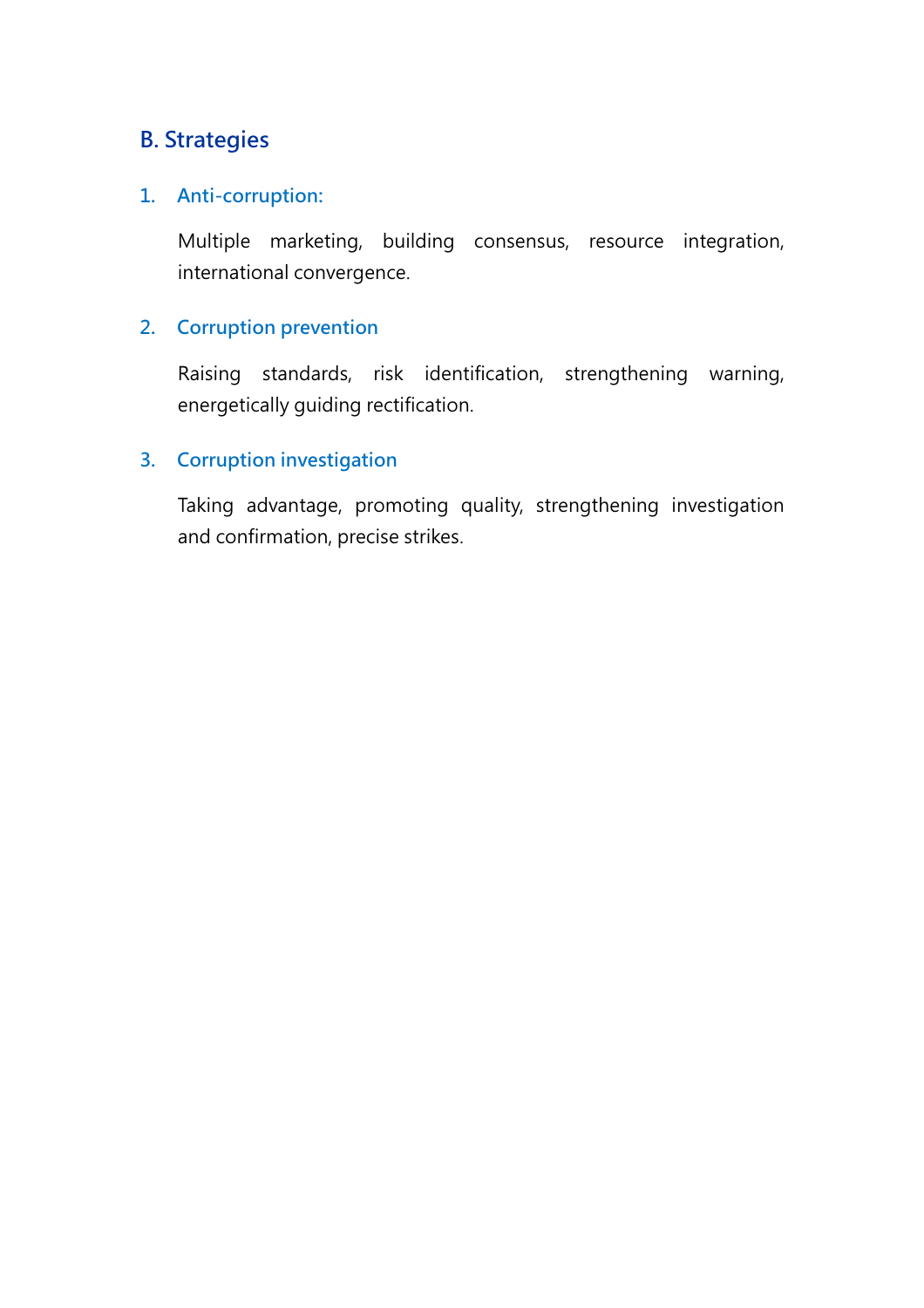# C. Priority Work

# 1. Constructing the Act of anti-corruption

- (1) Promoting the legal system operation of domestic law according to United Nations Convention against Corruption, and referring to the concept of National Integrity System (NIS) proposed by Transparency International Organization, practically implement the General Description on National Integrity Building Action Plan formulated on 2009.
	- (2) Proposals for formulating the law and regulations that ethics officer implement their duty, expressly provides and endues the duty that ethics officers implement works for institutions' internal control and corruption prevention. In addition, promoting institutions' executives and officers understand the function and service scope of ethics organization, and promote the existence value of ethics organization.
- (3) Continuously training and assuredly implement Act on Property-Declaration by Public Servants, Act on Recusal of Public Servants Due to Conflicts of Interest. Establishment and promoting "the Guidelines on Integrity and Ethics for Civil Servants" and "Directions of Lobbying Illegally Login Inspections of Executive Yuan and its Subordinate Organizations, practically implement recusal due to conflicts of interest.
- (4) Utilize well about "Internal Conflict" of Anti-Corruption Act, the term for "Tainted Witness" of Witness Protection Act, and establish the draft of Whistle Blower Protection Act, strengthening comprehensive policy of corruption-eradication.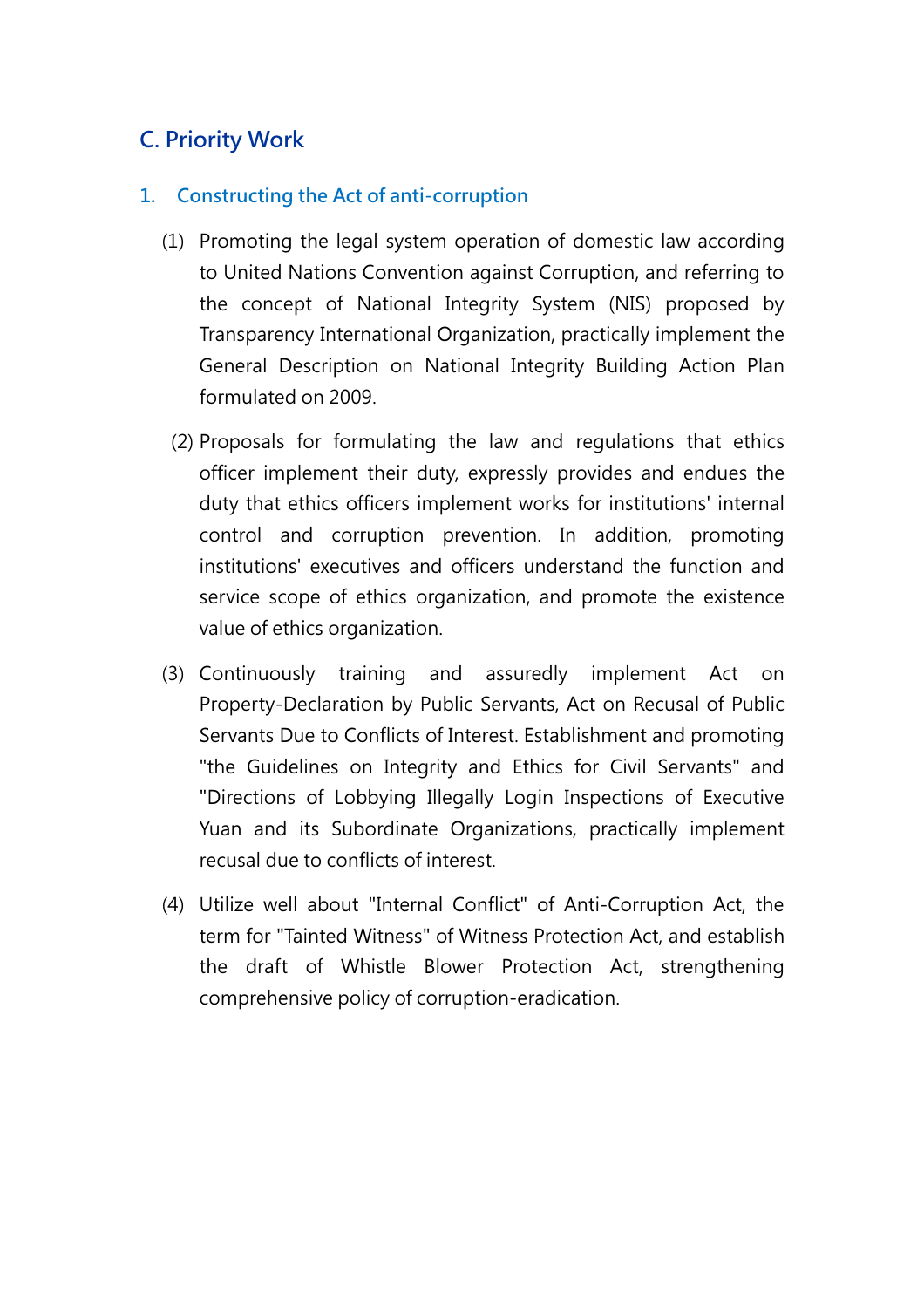## 2. Anti-corruption

- (1) Promote the mechanism of social participation, recruiting integrity volunteers, experiencing grassroots to interact and communicate with populace, realizing what people is suffering, spreading information of anti-corruption and integrity, and strengthening the linkage and communication platform of cross-departments.
- (2) Combine between central government and local government, using video, activities, in addition, developing the promoting pipelines including promoting integrity education materials and others, pluralistically promote the information of anti and integrity to civil servants, schools, enterprises and populace.
- (3) Holding integrity policy forum, symposium, colloquium, accumulating the energy of integrity research, establishing cooperation consensus in anti-corruption education for public and private organizations, in addition, continuously cooperating with non-governmental organizations and experts and scholars from various field, together establish the regulations of professional work, educating the concept of zero tolerance for corruption, comprehensively establish a anti-corruption environment. governmental organizations and experts and scholars from<br>us field, together establish the regulations of professiona<br>, educating the concept of zero tolerance for corruption nformation of anti-corruption and integrity, and strengthening the<br>nkage and communication platform of cross-departments.<br>combine between central government and local government,<br>corruptions<br>in which deconstant and local g
- (4) Implementing the concept of interdisciplinary integrating that Integrity Platform governs, making civil servants feel at ease in implementing their duty, and manufacturers can maintain reasonable rights and interests. Populace obtains the quality of public construction, and government is good in supervising and auditing. lish a anti-corruption<br>ncept of interdiscipli<br>erns, making civil se<br>duty, and manufac<br>interests. Populace<br>ind government is go<br>the authority for prom<br>cs. By the opportu
- (5) Combine with competent authority for promoting enterprise's faith and professional ethics. By the opportunities of conference, training and so on, build a communication platform and anti-corruption's concept toward the enterprise managers and executives.
- (6) Engaging in research of public opinion poll, establishing a integrity

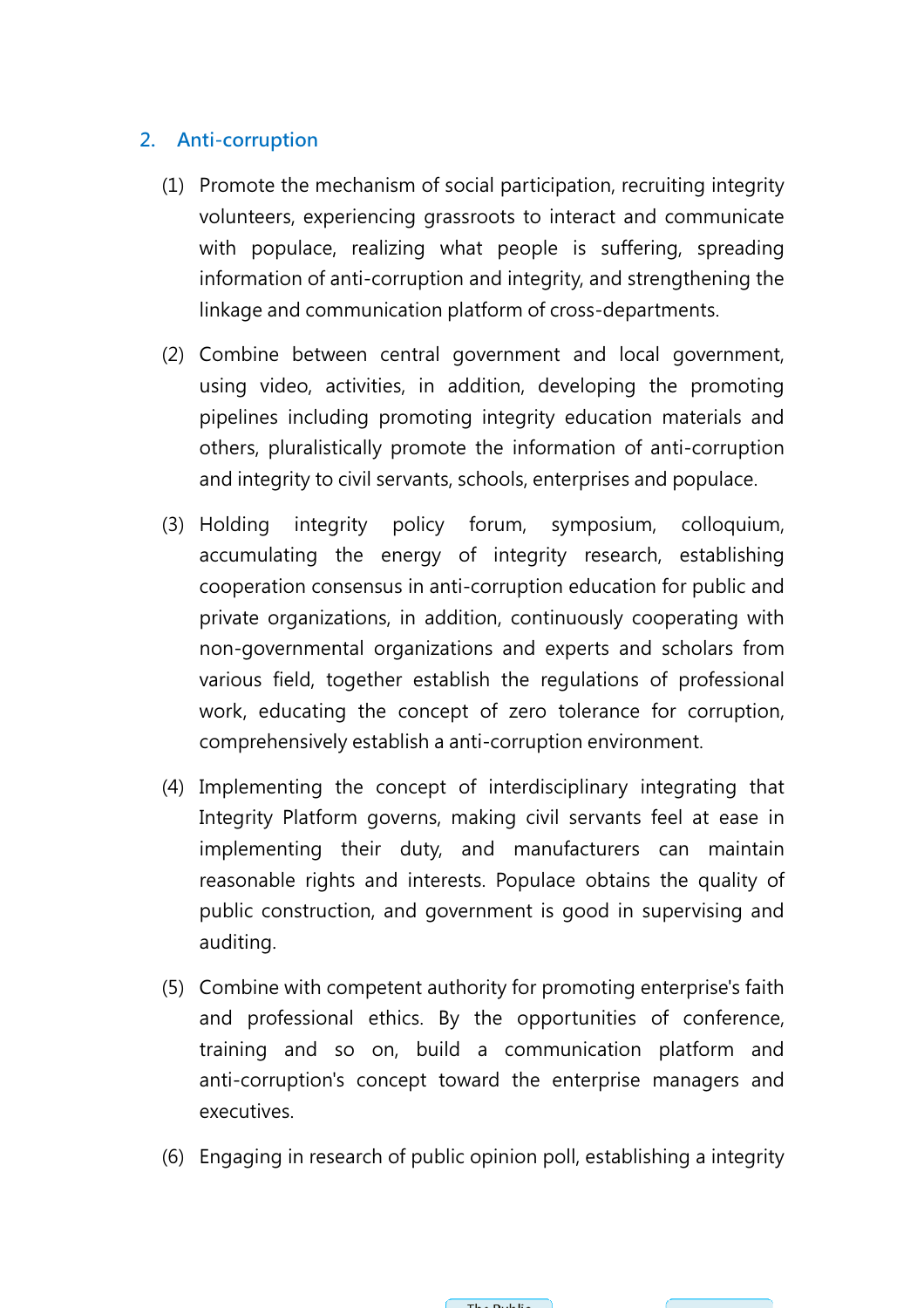indicator tools according to our national conditions, monitor the degree and change of corruption. Besides, continuously make progress of subsequent research for integrity indicator, completing indicator's data and information, and strengthening the practical value of indicator.

## 3. Corruption prevention

- (1) Via operating platform of the Central Integrity Committee and institution's integrity report, review the integrity policy and significant measure. Inspect and discuss the mechanism of integrity policy. Besides, supervise the implemental conditions for integrity policy works to practically work every measure of cleanness and effectiveness.
- (2) Strengthen the mechanism of integrity risk valuation, and combine with organization risk management's concept. For the high risk of person and events, shall practically implement ethics policy to accept and manage accusing, petition, supervising procurement, opinion poll, ethics visiting and so on, and strengthen the ability to collect, analyze and assess risk information.
- (3) Strengthen main ability of ethics officers that implement promoting interests and corruption prevention, emerge out the value of setting ethics institution. Under the condition complied with regulations of law and procedure, report the integrity risk data to institution's executives at the proper time, and let executives realize and take steps before risk, developing the function of warning.
- (4) Managing in project auditing of institution risk's business, or comprehensively implementing investigation for the corruption working already occurred, besides, to the same or familiar behaviors which occurred in criminal events or investigation appeared, shall develop the functions of multi-disciplinary, inviting scholars and experts, enterprises and competent authorities, to research and formulate the guideline of corruption prevention or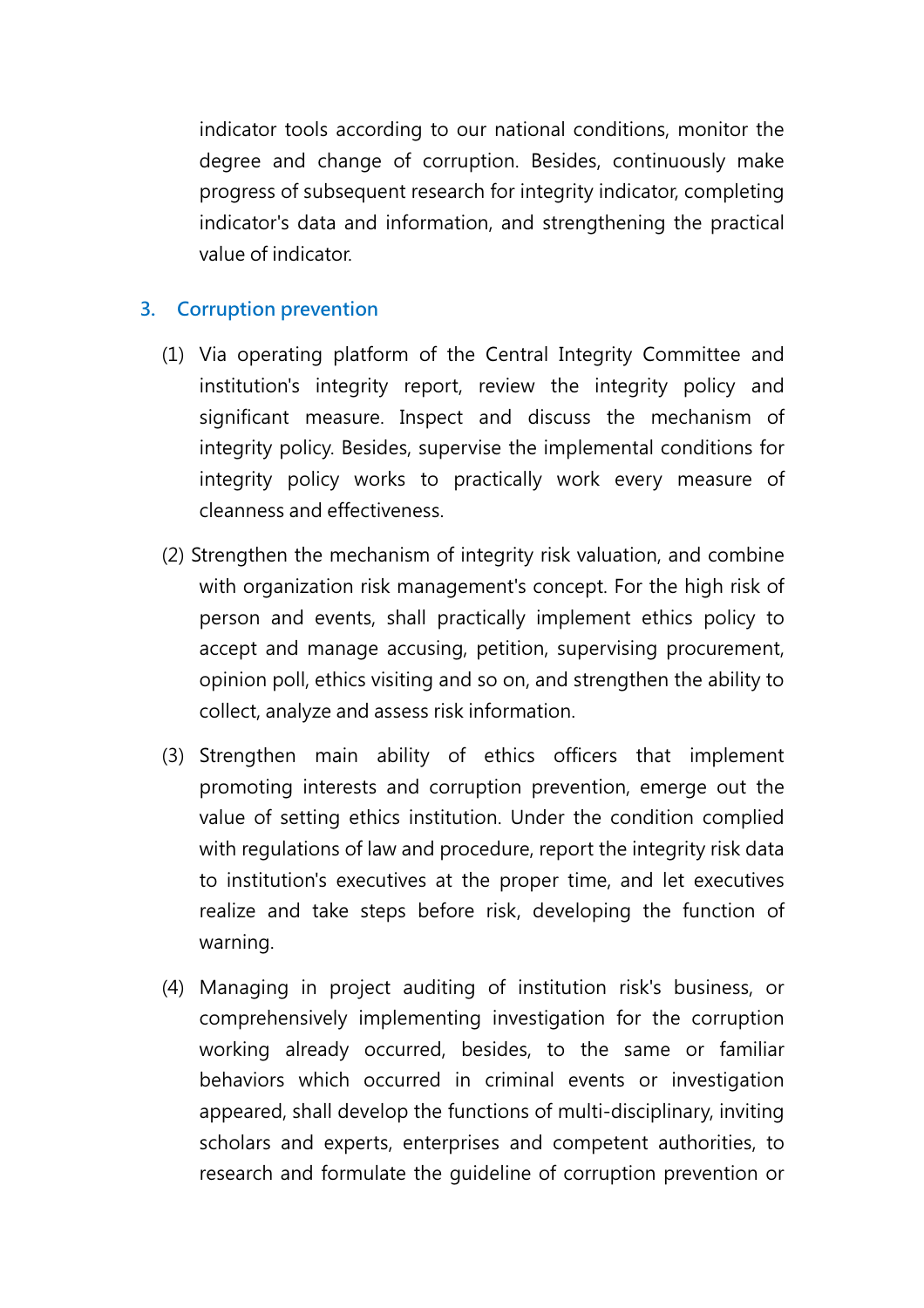presenting the proposal of rectification, positively to correct.

(5) Researching to promote the Integrity Evaluation institution, build a evaluation tools that fit for analyzing, valuation and monitoring the integrity uniformity of national administrative institutions, and combine with computer database to set integrity policy map.

# 4. Corruption investigation

- (1) Set up 24 hours Integrity Hotline 0800-286-586, and appoint staff to respond within 48 hours.
- (2) Strictly abide by the principle of integrity officer, and establish a good working discipline. It is strictly prohibited to invite someone into crimes or illegal evidence, and pay attention to protect the reputation of the person being investigated, to protect basic human rights.
- (3) The Ministry of Justice has delegated talented prosecutors with exceptional performance to the ACC. The "resident prosecutors" command the agents in the AAC to conduct corruption investigations in a timely manner. With the Intelligence Review Committee and other mechanisms of criminal evidence and increase the efficiency and conviction rate when investigating corruption crimes. Promote 24 hours Integrity Hotline 0800-286-586
- (4) Utilize mechanism of "resident prosecutors", combined with the agent's "pre-investigation" model, making judicial investigation intervene in advance, controlling limitation and investigation further.
- (5) Make high-level corruption crime and structural corruption crimes the main investigation direction, and encourage voluntary submissions.
- (6) Introducing external supervision mechanism, set up an Clean Politics Advisory Committee, providing integrity policy